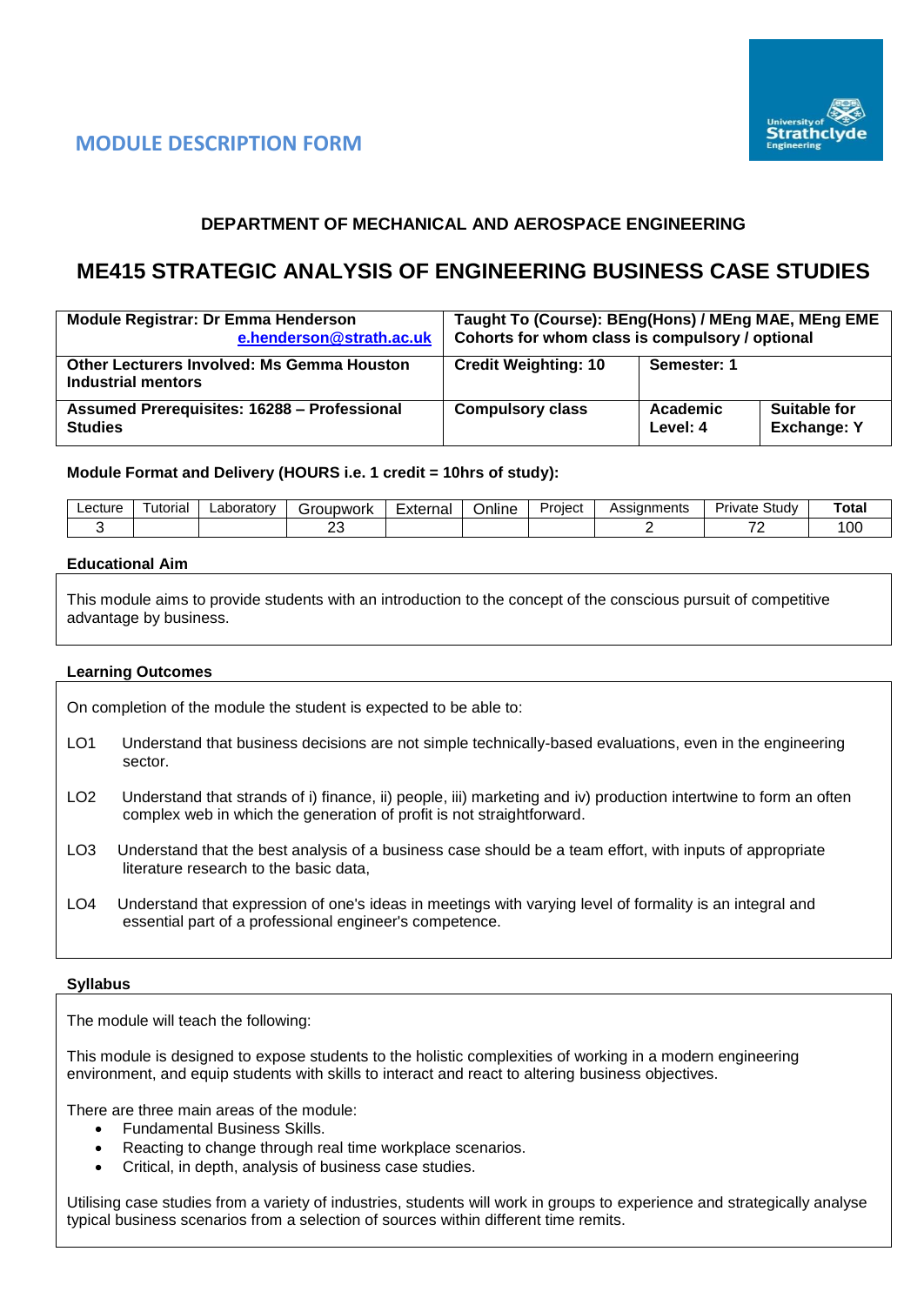Students are expected to reflect on their own practise, reflect on others practises and analyse decisions made.

Industrial mentors will facilitate student sessions to provide an industrially focussed view, support, and commentary.

Students are expected to reflect on both their own and others' performance throughout the module.

# **Assessment of Learning Outcomes**

### **Criteria**

For each of the Module Learning Outcomes the following criteria will be used to make judgements on student learning:

LO1 understand that business decisions are not simple technically-based evaluations, even in the engineering sector,

- C1 understands source case study material,
- C2 identifies key issues and moves beyond what is given or expected,
- C3 draws conclusions that are insightful.

LO2 understand that strands of i) finance, ii) people, iii) marketing and iv) production intertwine to form an often complex web in which the generation of profit is not straightforward,

- C1 understands key issues relevant to the above strands,
- C2 shows selectively what is important,
- C3 synthesises all aspects of the business case study.

LO3 understand that the best analysis of a business case should be a team effort, with inputs of appropriate literature research to the basic data,

- C1 works as part of a team and develops team working strategies,
- C2 performs as part of the team to collect and analyse relevant literature,
- C3 presents ideas and proposals as part of the team.

LO4 understand that expression of one's ideas in a semi-formal meeting is an integral and essential part of a professional engineer's competence,

- C1 develops a succinct presentation with given presentation guidelines and presents to an audience,
- C2 uses a relevant technical language with ideas and concepts presented very lucidly,
- C3 improves on presentation style with feedback given by industrial mentors.

The standards set for each criterion per Module Learning Outcome to achieve a pass grade are indicated on the assessment sheet for all assessment.

**Principles of Assessment and Feedback**

*(within Assessment and Feedback Policy at: <https://www.strath.ac.uk/professionalservices/staff/policies/academic/> )*

Assessment of group performance will be completed during both workplace scenario workshop and case study presentation according to the marking guidance given in the module myplace page. Both individual and group presentation performance is assessed. Mentors will be on hand during the Workshop to provide realtime comment and support on the scenario and student performance.

Students are expected to spend a significant time outside the class to prepare case study presentations as part of a team. Rehearsal of each presentation before the actual presentation day is essential for a successful presentation. Mentors return informal verbal feedback during the workshop and after each presentation which will be followed up by more formal written feedback.

Feedback can be expected 2 weeks after each group activity. This arrangement streamlines the feedback so that groups presenting later do not gain an advantage.

The summative assessment is given according to the marking schedule which is available on the module myplace page. Students are expected to act on the feedback given to develop their skills throughout the module. Mentors will encourage discussion of the cases in detail and students are required to reflect on their presentation based on the feedback.

Students are expected to professionally evaluate both their own and others' performance throughout the module. Concerns regarding the engagement of group members should be indicated to the module teaching team (listed on the MDF) immediately.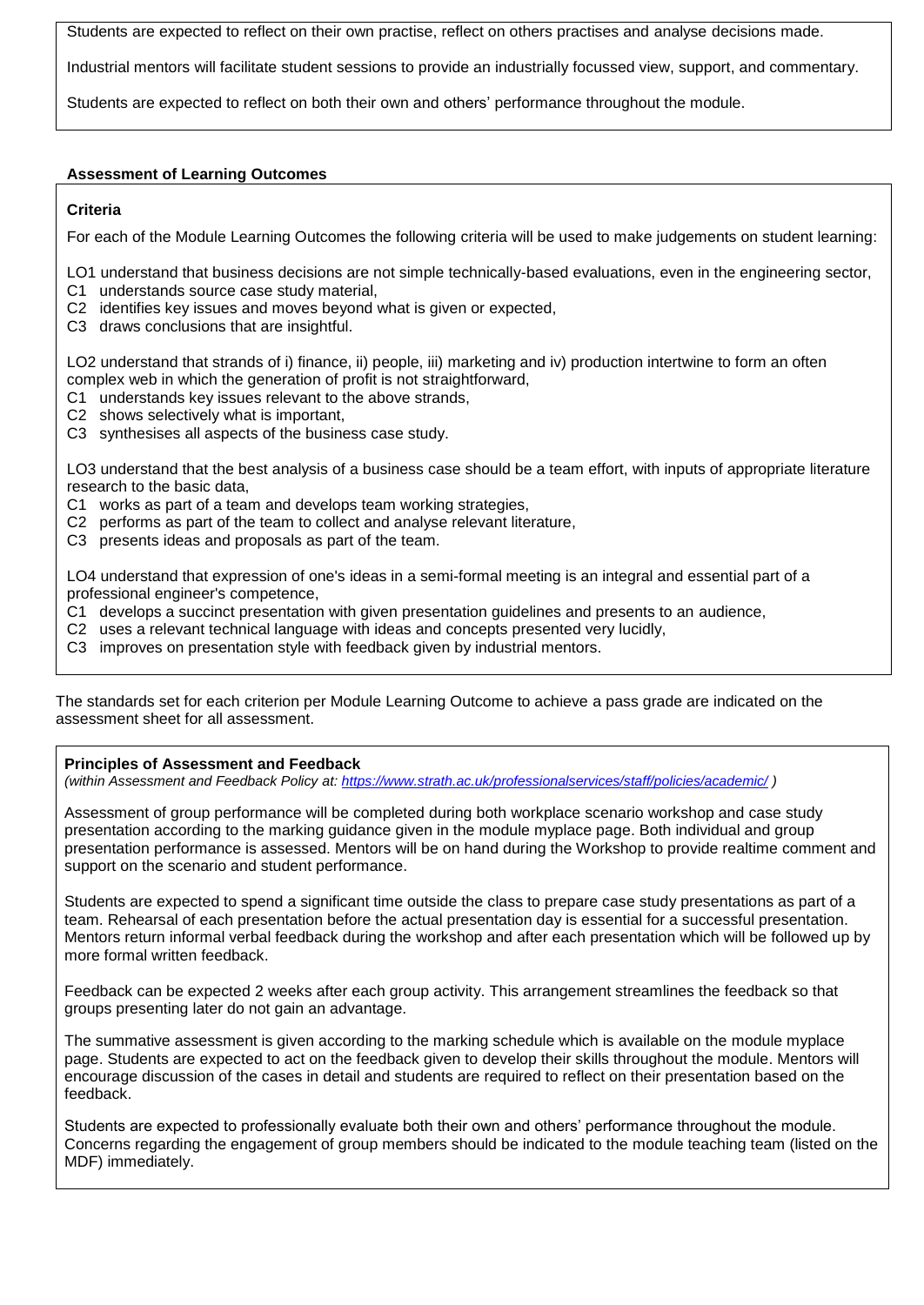# **Assessment Method(s) Including Percentage Breakdown and Duration of Exams** *(individual weightings)*

| <b>Presentation Skills</b> |           |           | <b>Workplace Scenario</b><br>Workshop | <b>Case Study Analysis and</b><br><b>Presentation</b> |           | <b>Peer Marking</b> |           |  |
|----------------------------|-----------|-----------|---------------------------------------|-------------------------------------------------------|-----------|---------------------|-----------|--|
| Number                     | Weighting | Number    | <b>Weighting</b>                      | Number                                                | Weighting | Number              | Weighting |  |
|                            | 15%       |           | 35%                                   |                                                       | 35%       |                     | 15%       |  |
| * LO4                      |           | $*$ LO1-4 |                                       | $*$ LO1-4                                             |           | $*$ LO1-4           |           |  |

*\* L/Os: Indicate which Learning Outcomes (L01, L02, etc) are to be assessed by exam/coursework/practical/project as required.*

# **Coursework / Submission deadlines (***academic weeks***):**

All students will be assigned a group to complete assessments.

**Presentation Skills assignments**: weeks 1-2

**Workplace Scenario Workshop**: 1 attendance weeks 3-5 dependent on groups

**Reflective assessment** submission 2 weeks after Workplace Scenario Workshop.

**Case Study Analysis**: Released week 6-8, presentation weeks 8-10.

Peer assessment and feedback will be submitted to Myplace within 3 days of each activity.

#### **Resit Assessment Procedures:**

Presentation of an additional case study analysis  $\sim$  during the August exam diet.

**^^Students must contact the module Registrar for details as soon as results confirm that a resit is required. Note, analysis will be required prior to completion of the presentation.**

#### **PLEASE NOTE:**

**Students must gain a summative mark of 40% to pass the module. Students who fail the module at the first attempt will be re-assessed during the August exam diet. This re-assessment will consist entirely of a presentation scheduled during the resit diet. No marks from any previous attempts will be transferred to a new resit attempt.**

#### **Recommended Reading**

| ***Purchase recommended | **Highly recommended reading *For reference |  |
|-------------------------|---------------------------------------------|--|
|                         |                                             |  |

None

# **Additional Student Feedback**

*(Please specify details of when additional feedback will be provided)*

| Date | $- -$<br>, ime | .<br>'ЧС |
|------|----------------|----------|
|      |                |          |

Session: 2021-22

## **Approved:**

| Course Director Signature: Dr Stuart Grey      |  |
|------------------------------------------------|--|
| Date of Last Modifications: September 15, 2021 |  |

(form Updated September 2021)